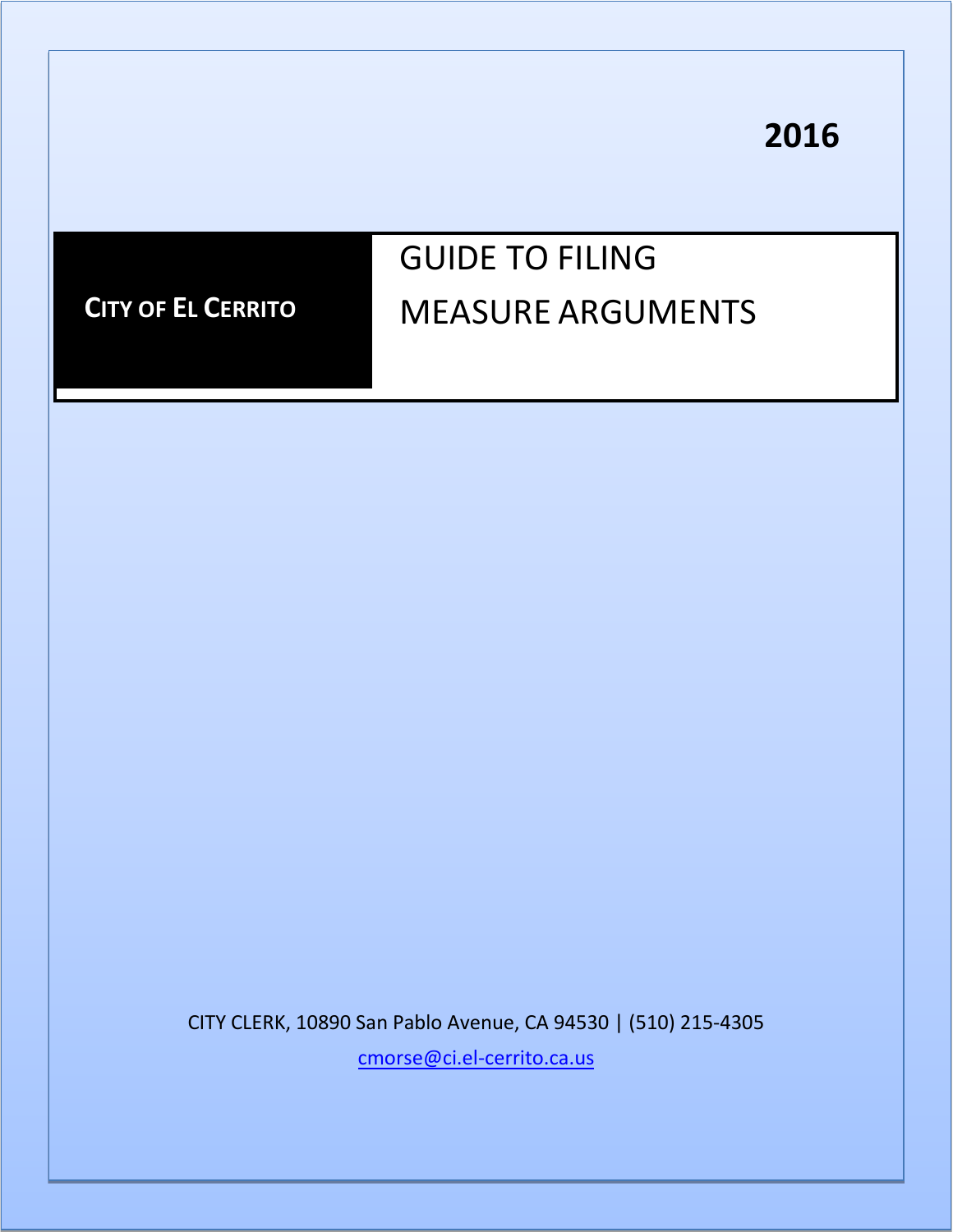## **DISCLAIMER**

This informational guide was developed in an effort to provide answers to questions frequently asked concerning the filing of arguments and rebuttals for local measures. This document contains general information only and does not have the force and effect of law, regulations or rule. In case of conflict, the law, regulation or rule will apply. Persons using this guide accept responsibility for all legal standards and duties. For information on filing an argument on an El Cerrito ballot measure, please contact the City Clerk at 215-4305.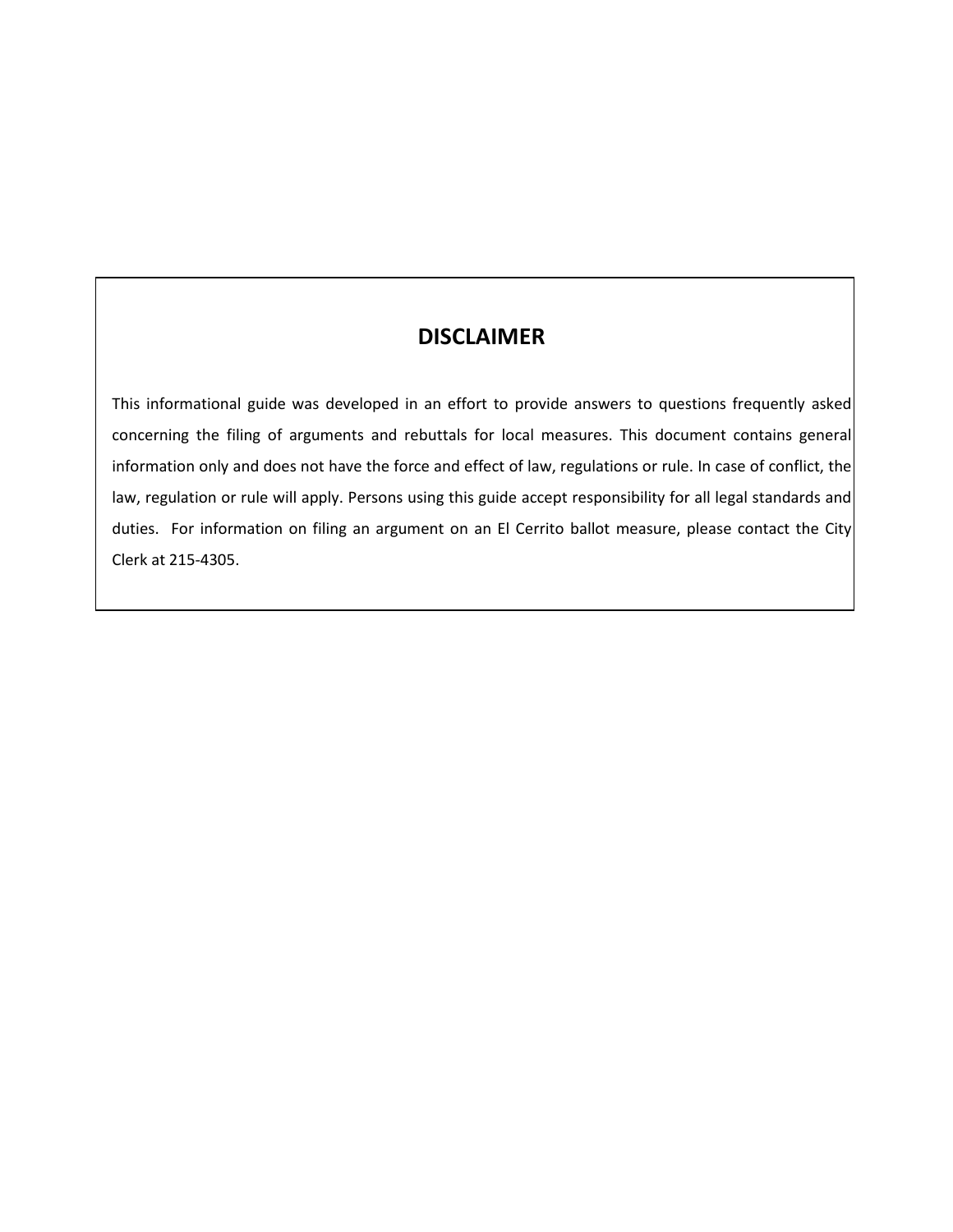## **Table of Contents**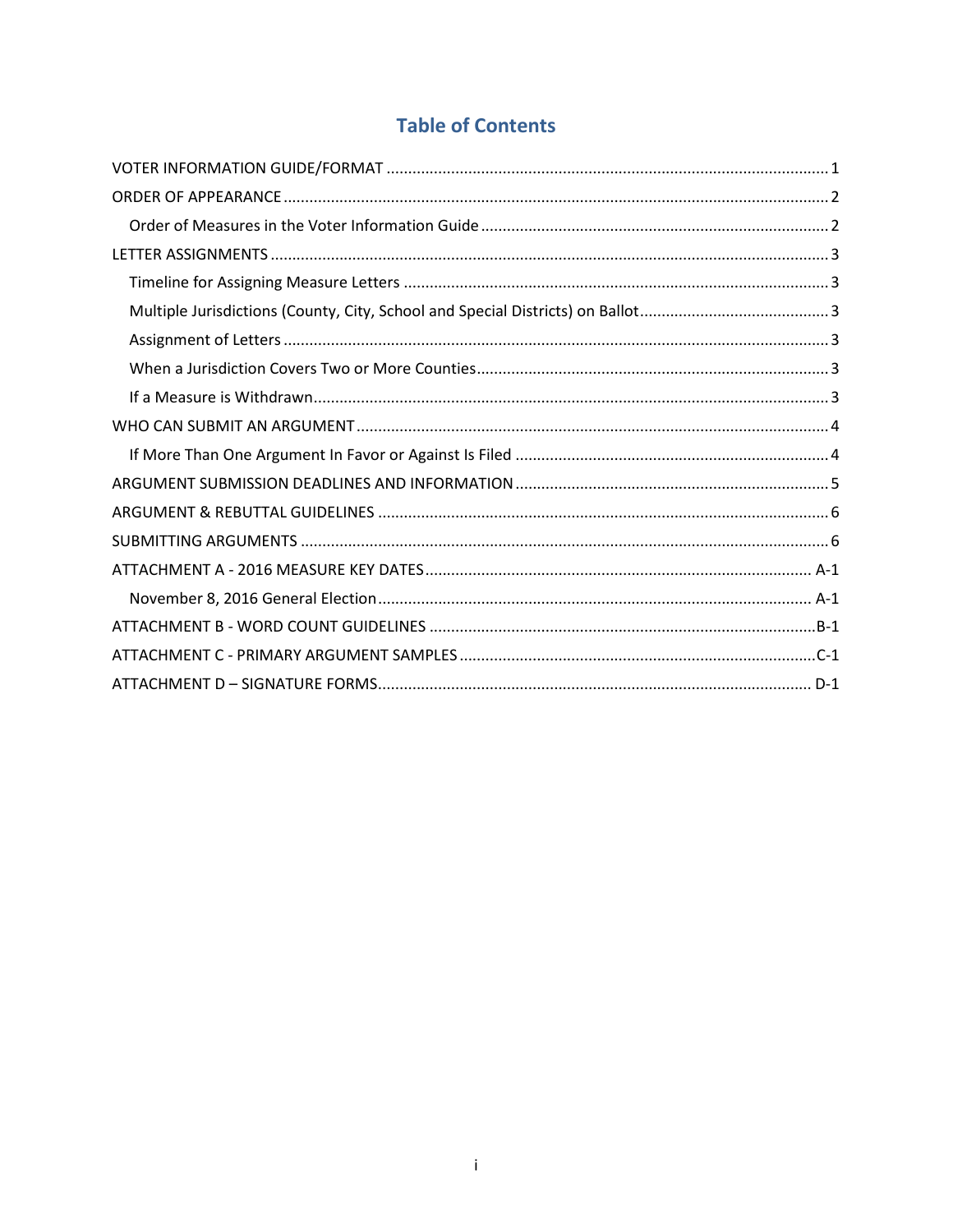## **PURPOSE OF THIS GUIDE**

Local Measures are published in the Voter Information Guide with an Impartial Analysis. Arguments In Favor and Against those Measures, and rebuttals, are also published.

This booklet is intended to be a guide to political entities, interested organizations and individuals on how to participate in this process.

## **VOTER INFORMATION GUIDE/FORMAT**

The following components comprise the information provided to voters in the Sample Ballot Pamphlet.

#### **Measure Wording**

The Measure Wording is a 75-word ballot question that appears on the official ballot and in the Sample Ballot Pamphlet. *EC 9051*

#### **Impartial Analysis**

The City Attorney prepares an Impartial Analysis of the City measure showing the effect the measure will have on existing law and the operation of the measure. The analysis shall include a statement indicating whether the measure was placed on the ballot by a petition signed by the requisite number of voters or by the governing body of the city. *EC 9280*

The Impartial Analysis may be up to 500 words.

#### **Tax Rate Statement (applicable this election)**

A Tax Rate Statement is supplied for each bond measure which constitutes a lien on a property within the jurisdiction.

The Tax Rate Statement follows the Impartial Analysis in the Voter Information Guide. There is no word limit for Tax Rate Statements.

#### **Arguments In Favor or Against a Measure**

Arguments In Favor or Against a Measure are filed with the City Clerk, 10890 San Pablo Avenue, El Cerrito, 94530 **no later than 4:00 p.m. on August 24, 2016**.

The arguments may be up to 300 words.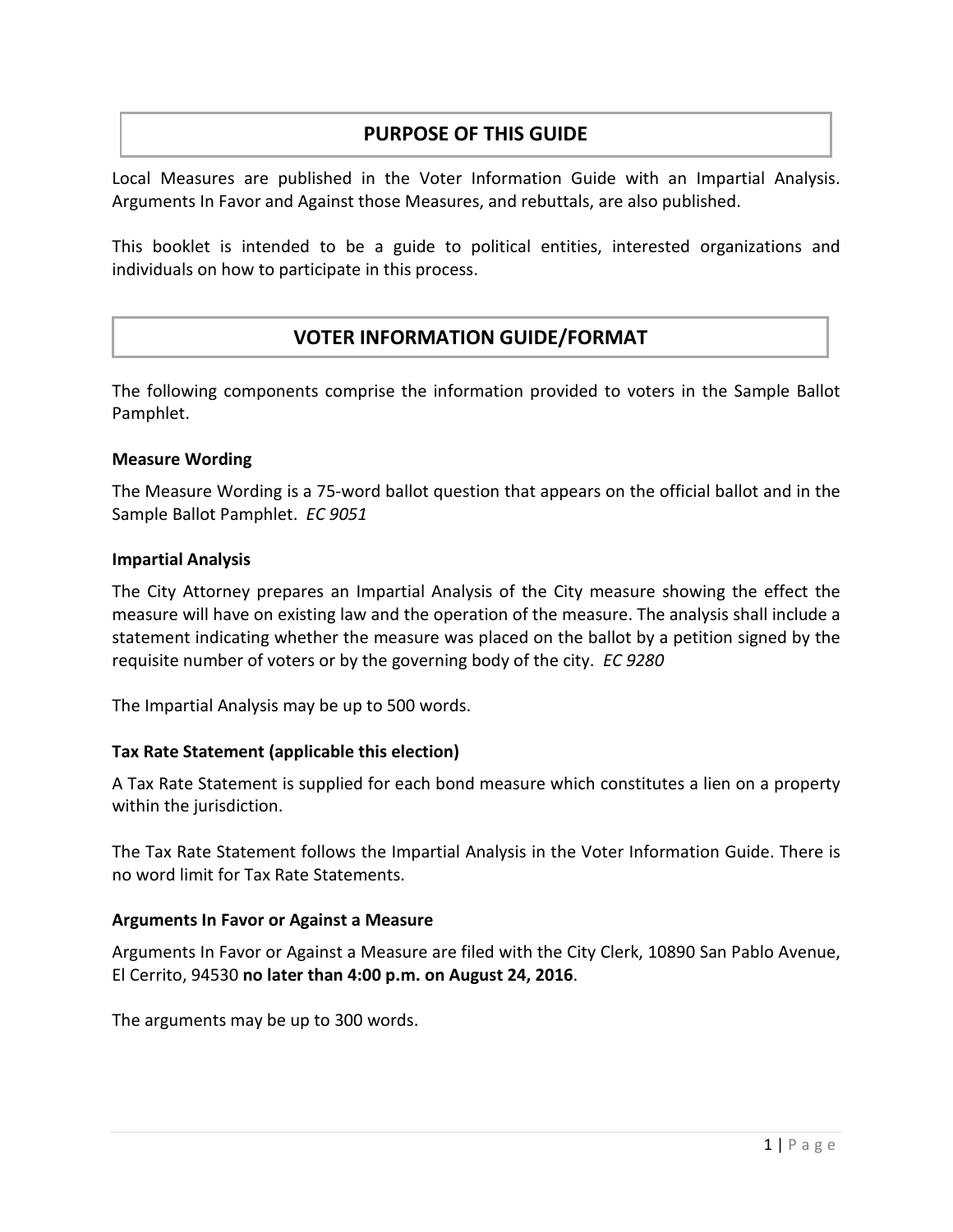#### **Rebuttal Argument**

A Rebuttal Argument is a statement which refutes an Argument In Favor or Against a Measure. The Rebuttal Arguments must be filed with the City Clerk, 10890 San Pablo Avenue, El Cerrito, 94530, no later than **4:00 p.m., August 29, 2016.**

Rebuttal Arguments may be up to 250 words.

#### **Full Text (optional)**

The full text of the measure being voted upon, including the ordinance approved by the City Council, will be published in the official voter information guide along with the tax rate statement to provide voters more information than the 75- word measure which appears on the Official Ballot.

The full text follows the arguments in the Voter Information Guide.

There is no word limit for the full text.

## **ORDER OF APPEARANCE**

Arguments, Rebuttal Arguments and analyses are printed in the Voter Information Guide which is mailed to all registered voters in the City of El Cerrito who are eligible to vote for the particular measure.

The information will appear in the following order:

- 1. Measure Wording
- 2. Impartial Analysis
- 3. Tax Rate Statement
- 4. Argument In Favor
- 5. Argument Against
- 6. Rebuttal to Argument In Favor
- 7. Rebuttal to Argument Against
- 8. Full Text

#### <span id="page-4-0"></span>**Order of Measures in the Voter Information Guide**

The order of precedence of state propositions and local measures on the ballot is:

- 1. State Initiatives, Amendments and Referenda
- 2. School Measures
- 3. County Initiatives and Referenda
- 4. City Initiatives and Referenda
- 5. Local District Measures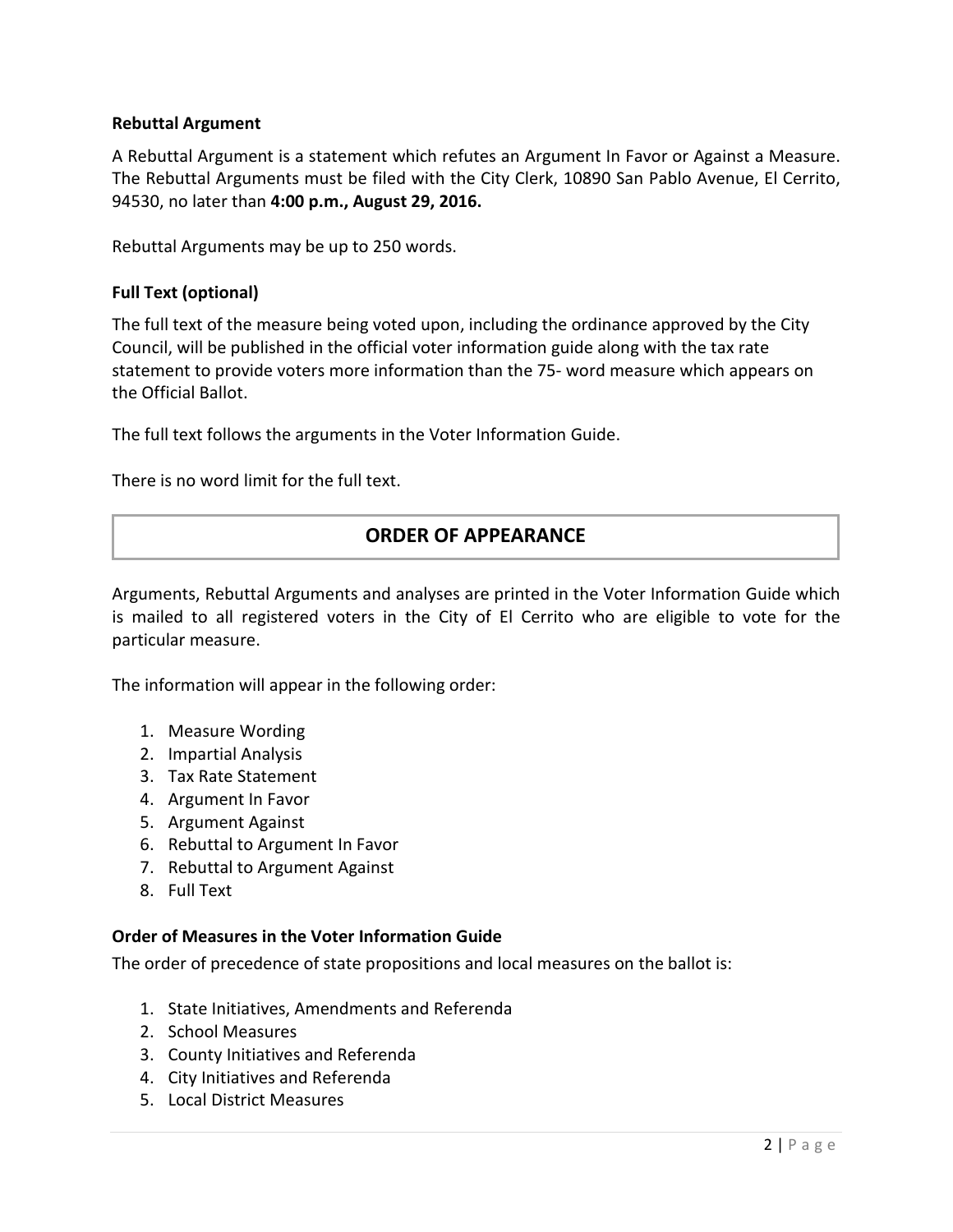## **LETTER ASSIGNMENTS**

Letters are assigned to local measures to identify them and to prevent voter confusion.

#### <span id="page-5-0"></span>**Timeline for Assigning Measure Letters**

The Registrar of Voters assigns measure letters the Thursday (E-82) following the deadline to submit a measure (E-88).

#### <span id="page-5-1"></span>**Multiple Jurisdictions (County, City, School and Special Districts) on Ballot**

When there are multiple jurisdictions on the ballot, the jurisdictions are first arranged in alphabetical order within each type of jurisdiction before the letters are assigned.

#### <span id="page-5-2"></span>**Assignment of Letters**

- All letters will be assigned in alphabetical order, beginning with the letter "A" and continuing through the alphabet to the letter "Z". It is the policy of Contra Costa County not to designate the letters "I" and "F".
- When the year is complete all leftover letters will remain unused. Each year begins with the letter "A".
- If during the year all letters have been used, lettering will continue with "AA", "BB", etc.

#### <span id="page-5-3"></span>**When a Jurisdiction Covers Two or More Counties**

When a jurisdiction covers two or more counties, the Registrar of Voters in each county can mutually agree to use the same letter for the measure.

#### <span id="page-5-4"></span>**If a Measure is Withdrawn**

A legislative body may amend or withdraw its measure by filing a resolution stating the specifics concerning the amendment or withdrawal not later than 83 days before an election. An initiative or referendum measure may be withdrawn by filing a "Notice of Withdrawal" signed by all proponents. If a measure is withdrawn after the letters have been assigned, the letter which was assigned to that measure will not be used by other measures.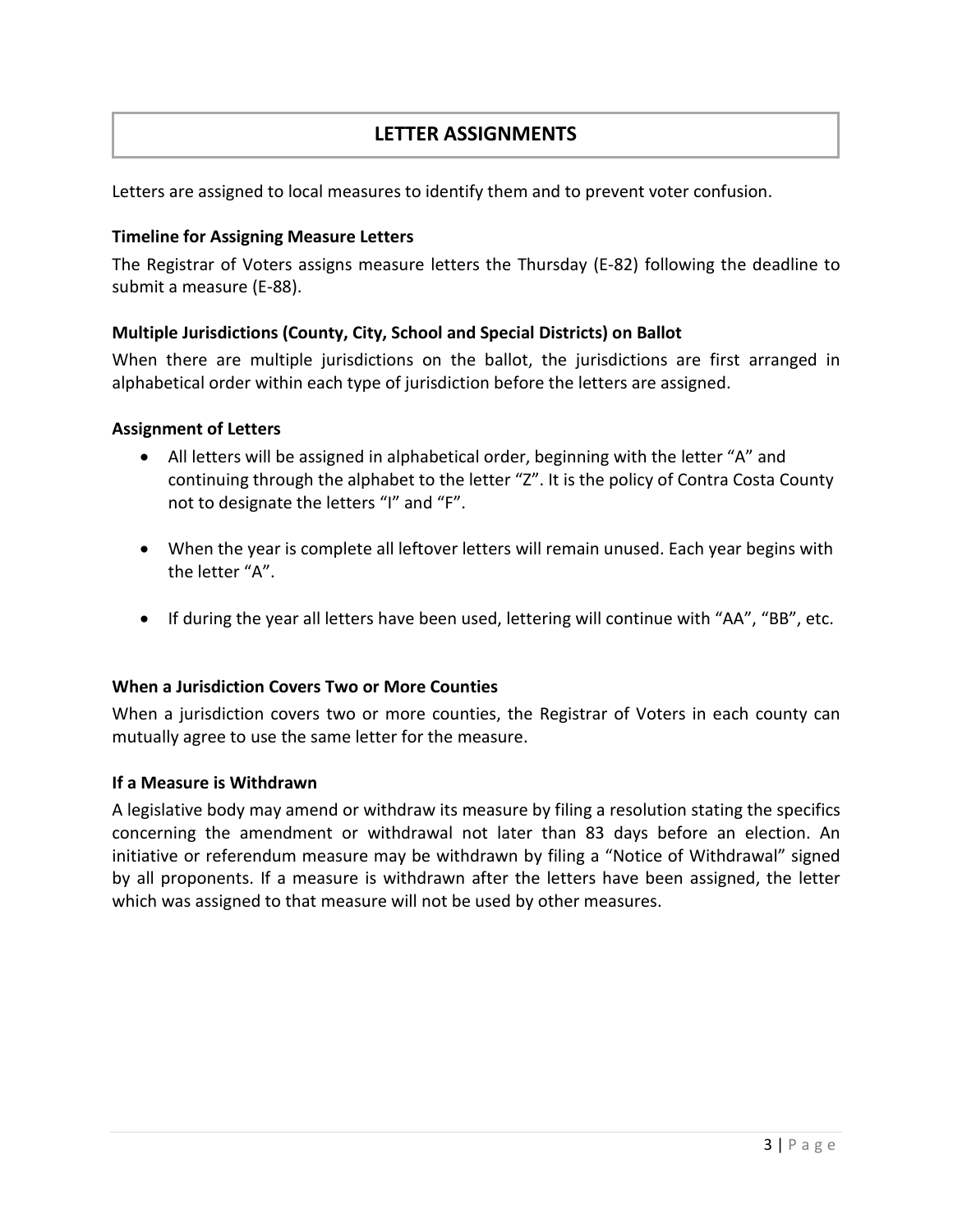## **WHO CAN SUBMIT AN ARGUMENT**

The governing board (i.e. City Council), any individual voter who is eligible to vote on the measure, a bona fide association of citizens, or any combination of these voters and associations may file a written Argument In Favor or Against any measure placed on the ballot by the governing body or by initiative.

#### **What is a Bona Fide Association of Citizens?**

The Contra Costa County Elections Office states that a Bona Fide Association of Citizens as a recognized group of citizens bound together by a common interest or cause such as:

- 1. A group or organization primarily formed as a ballot measure committee to support or oppose a measure.
- 2. An organization that meets on a regular basis.

The individuals signing an argument on behalf of a bona fide association do not have to be registered voters in the jurisdiction.

#### <span id="page-6-0"></span>**If More Than One Argument In Favor or Against Is Filed**

Only one Argument In Favor and one Argument Against any measure will be printed in the Voter Information Guide. If more than one Argument In Favor or more than one Argument Against any measure is filed, a single argument will be selected by the City Clerk.

In selecting a single argument, the City Clerk gives preference and priority to arguments submitted by:

- 1. Members of the governing board.
- 2. The bona fide sponsors or proponents of the measure.
- 3. Bona fide associations.
- 4. Individual voters who are eligible to vote on the measure.

Parties are encouraged to collaborate when multiple arguments are submitted.

#### **Rebuttal Arguments**

Arguments In Favor and Against the Measure are sent immediately after the submission deadline to those arguing the opposite position for the purpose of preparing a rebuttal statement.

Rebuttal Arguments must be signed by the same authors of the arguments unless the original signers of the arguments authorize, in writing, others to sign the Rebuttal Arguments. A "Ballot Measure Rebuttal Signor Change Authorization" should be filed with the Rebuttal Arguments. The authorization may be accepted after the filing deadline.

Rebuttal Arguments have a 250 word limit.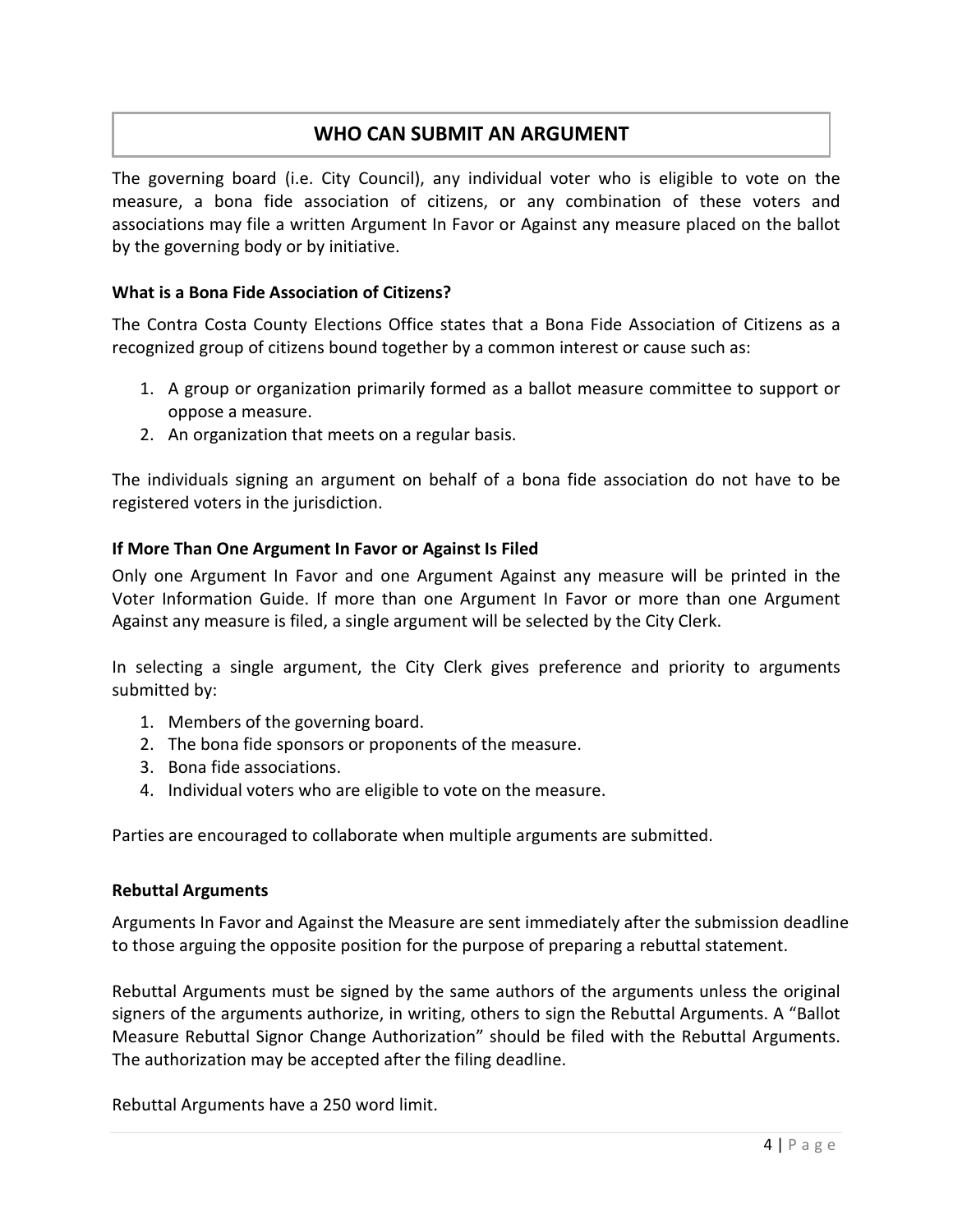## **ARGUMENT SUBMISSION DEADLINES AND INFORMATION**

**Place to File Arguments:** Cheryl Morse, City Clerk City Hall, Second Floor 10890 San Pablo Avenue El Cerrito, CA 94530

**Deadlines:** Arguments, Rebuttals and associated paperwork and signature forms must be filed with the City Clerk no later than:

#### **Arguments Due by 4:00 p.m. on Wednesday, August 24, 2016 Rebuttals Due by 4:00 p.m. on Monday, August 29, 2016**

**Submitting the Argument:** Signatures on Arguments and Rebuttal Arguments must appear on the same page as the Argument or Rebuttal Arguments. Arguments and Rebuttals must be filed in person with the City Clerk to ensure you are present during the word count and any issues or questions that might ensue. Additionally, emailing the Primary Argument must occur prior to the August 24, 2016, 4 pm deadline to be accepted as filed. The Rebuttal Argument must be emailed to the City Clerk prior to the 4:00 p.m. deadline on August 29, 2016. Email i[s cmorse@ci.el-cerrito.ca.us.](mailto:cmorse@ci.el-cerrito.ca.us)

**Confidentiality:** Arguments, Rebuttals and analyses shall remain confidential until the close of business on the date they are due.

**Withdrawal/Changes:** Arguments, Rebuttal Arguments and analyses may be changed or withdrawn until the final submission deadline.

**Public Review:** Following the final deadline for filing documents, arguments and rebuttals are available at the City Clerk's Office for a 10-day public review period.

There is no administrative challenge of arguments, rebuttals and analyses.

A Writ of Mandate or injunction challenging any or all of the materials may be sought from the Superior Court to require amendments or deletions. A Writ of Mandate or an injunction will be issued by the Superior Court upon clear and convincing proof that the material in question is false, misleading, or inconsistent.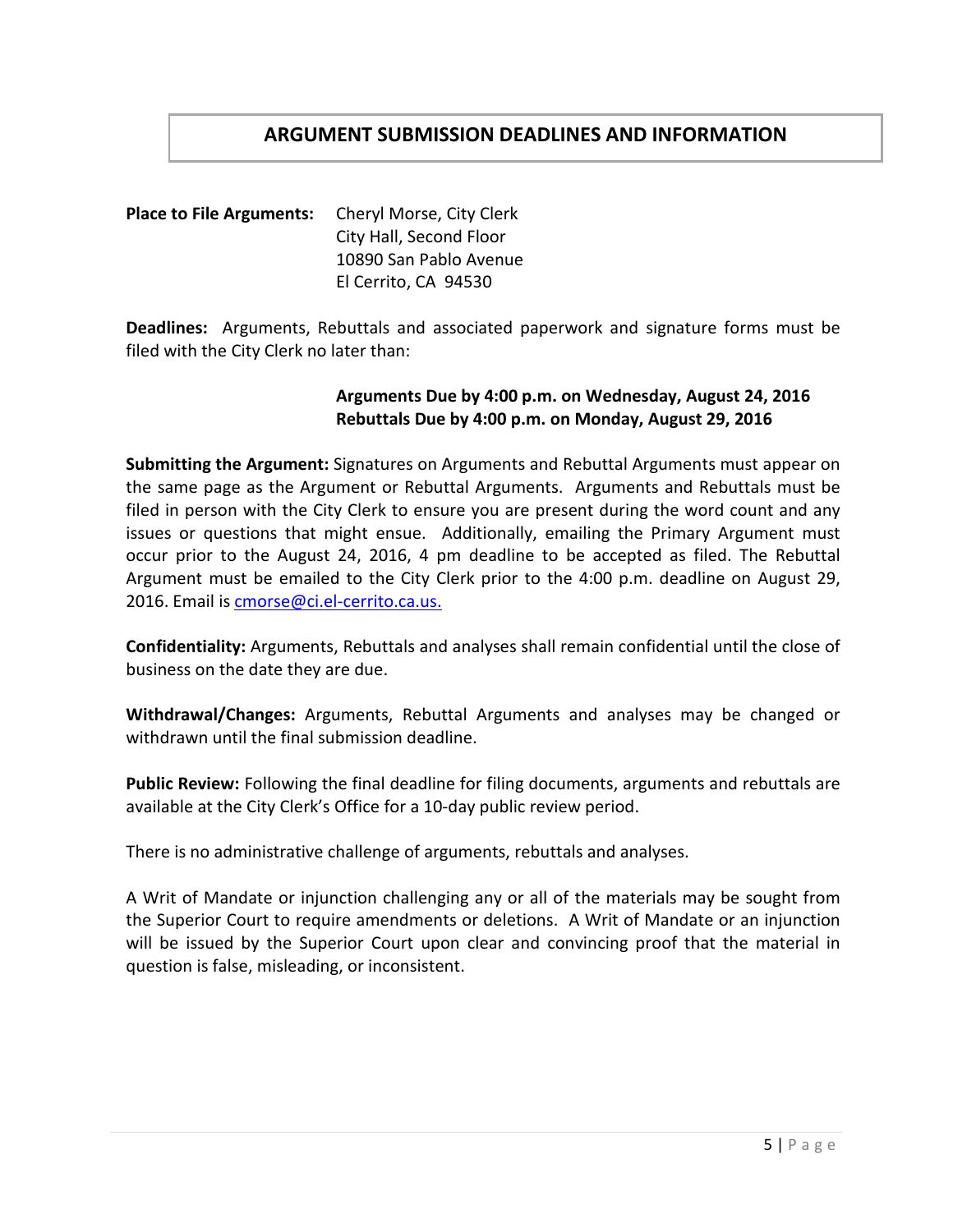## **ARGUMENT & REBUTTAL GUIDELINES**

- The page must be labeled with the type of argument being submitted in the heading title. (ex. Argument in Favor of Measure \_\_\_\_) This is not part of the word count.
- Arguments and Rebuttal Arguments, including the names and titles of the signers, must be typed.
- Documents must be printed as submitted. Spelling, punctuation and grammatical errors will not be corrected by the City Clerk.
- An Argument or Rebuttal Argument must be written to address a single measure on the ballot. A document combining statements pertaining to more than one measure will not be accepted.
- No more than five signatures will appear with any argument. If more than five are submitted, the first five will be printed.
- Signatures must appear on the same page as the argument. Multiple pages with signatures are acceptable.
- Arguments and Rebuttal Arguments, including the names and titles of the signers, must be typed.
- No profanity or other objectionable language may be used.
- The heading for all arguments is standardized. Subheadings and deviations from the standardized heading will not be accepted.

See Attachment C – Primary Argument Samples

## **SUBMITTING ARGUMENTS**

In addition to filing the required signature forms and a hardcopy of the argument, an editable text format of the argument must be also be emailed to the City Clerk at the following email address: [cmorse@ci.el-cerrito.ca.us.](mailto:cmorse@ci.el-cerrito.ca.us)

The argument will be formatted for the Voter Information Guide to appear as closely as possible to the hardcopy submitted.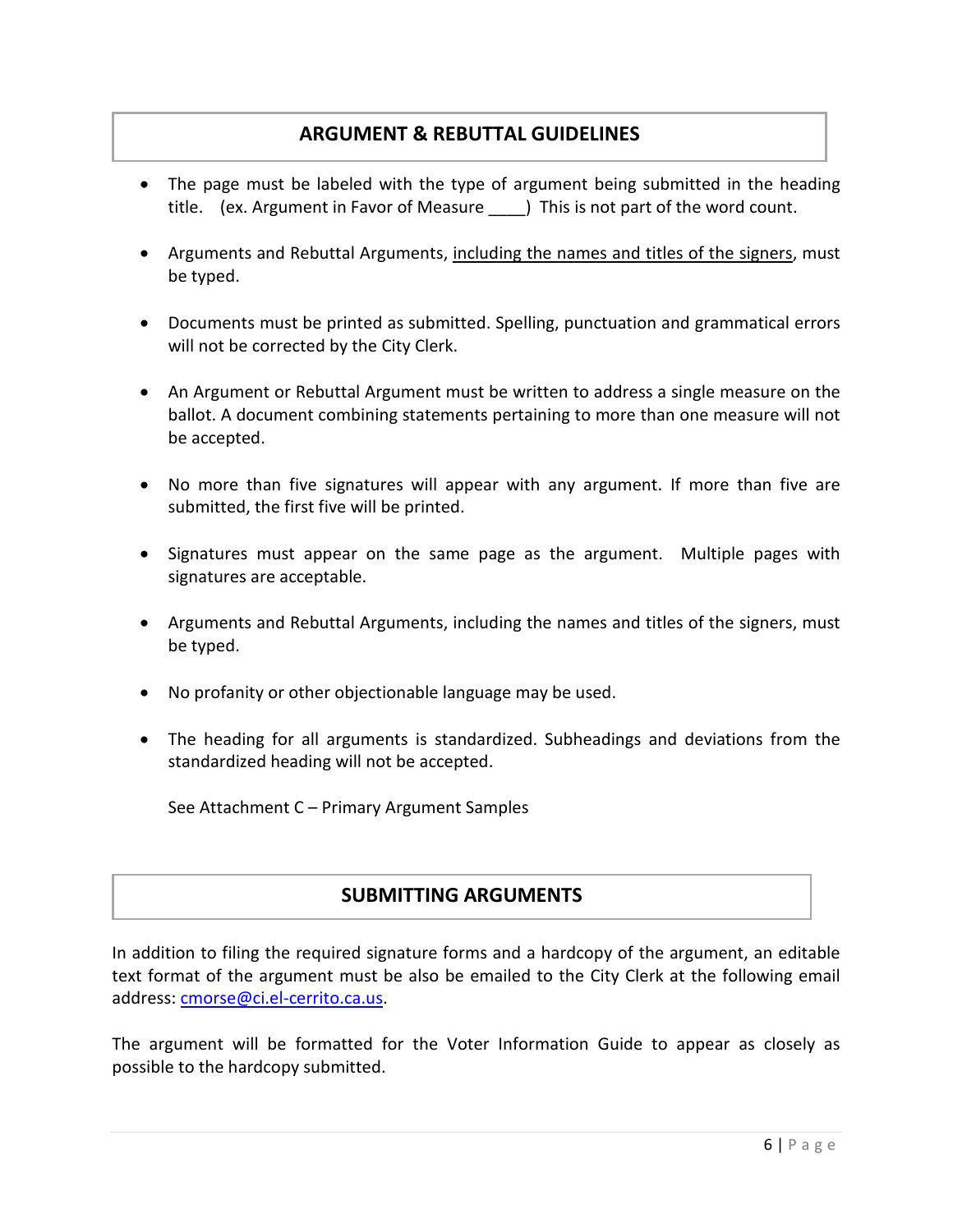## <span id="page-9-0"></span>**ATTACHMENT A - 2016 MEASURE KEY DATES**

### **November 8, 2016 General Election**

<span id="page-9-1"></span>

| <b>Filing Deadline</b> |                                                                                                                      |
|------------------------|----------------------------------------------------------------------------------------------------------------------|
| August 2, 2016         | City Council adopted the Ordinance<br>placing the Library Project Bond<br>Measure on the November 8, 2016<br>ballot. |
| August 18, 2016        | Local Measure Letter assigned                                                                                        |
| August 19, 2016        | Deadline for Impartial Analysis                                                                                      |
| August 24, 4:00 p.m.   | Deadline for Primary Arguments                                                                                       |
| August 29, 4:00 p.m.   | Deadline for Rebuttal Arguments                                                                                      |
| September 29           | Estimated Voter Information Guide<br>Mailing                                                                         |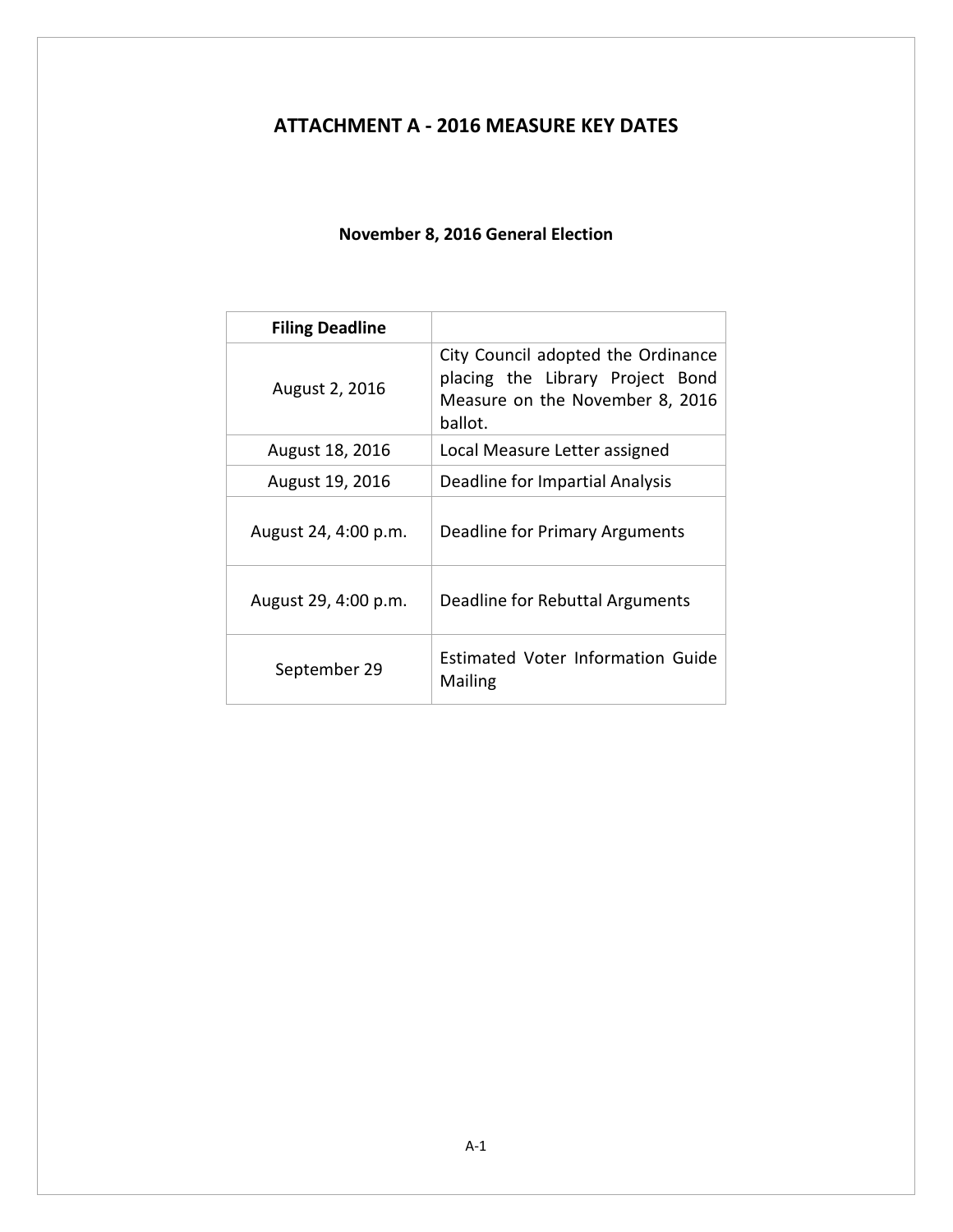## **ATTACHMENT B - WORD COUNT GUIDELINES**

<span id="page-10-0"></span>

| Abbreviations - UCLA, PTA                                                                                                                                                                                                                            | one word                      |
|------------------------------------------------------------------------------------------------------------------------------------------------------------------------------------------------------------------------------------------------------|-------------------------------|
| Abbreviations - U.C.L.A.                                                                                                                                                                                                                             | four words                    |
| P.T.A.                                                                                                                                                                                                                                               | three words                   |
| California Geographical names:<br>Examples:<br>County of Contra Costa, Contra Costa Community College District,<br>Antioch Unified School District, East Bay Regional Park District,<br>Bay Area Rapid Transit District.                             | one word                      |
| Contra Costa County Fire Protection District                                                                                                                                                                                                         | one word                      |
| Bay Area                                                                                                                                                                                                                                             | one word                      |
| Whole Numbers - Digits (1 - 10 - 100, etc.)                                                                                                                                                                                                          | one word                      |
| Number combinations (1990, 1990-1991, 100%)                                                                                                                                                                                                          | one word                      |
| Dates - all digits (11/5/96)<br>Word and digits (June 2, 1998)                                                                                                                                                                                       | one word<br>two words         |
| Monetary amounts:<br>If the dollar sign is used with figures - \$1,000<br>Spelled out numbers - One Hundred, Ten Thousand are<br>counted as separate words.                                                                                          | one word<br>one for each word |
| Regularly hyphenated words that appear in any generally<br>available standard reference dictionary published in the United<br>States at any time within the 10 calendar years immediately<br>preceding the election for which the words are counted. | one word                      |
| Normal punctuation                                                                                                                                                                                                                                   | not counted                   |
| <b>Telephone Numbers</b>                                                                                                                                                                                                                             | one word                      |
| Website Addresses (i.e. www.com.etc) / email                                                                                                                                                                                                         | one word                      |

The following are the guidelines for computing the word count for measures.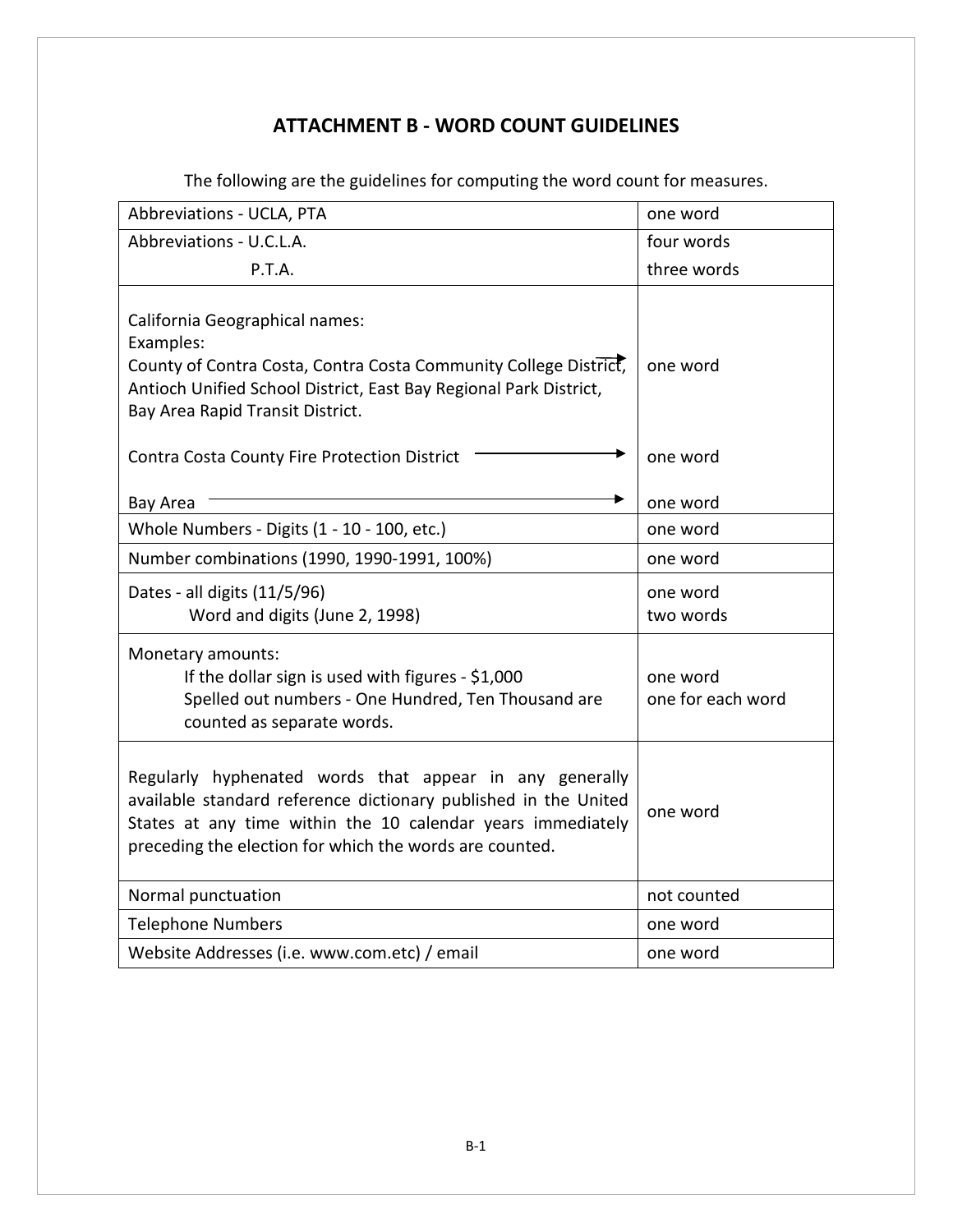## **ATTACHMENT C - PRIMARY ARGUMENT SAMPLES**

<span id="page-11-0"></span>

|                                                                                                                                 | PRIMARY ARGUMENT IN FAVOR<br>OF MEASURE                                                                                      |  |
|---------------------------------------------------------------------------------------------------------------------------------|------------------------------------------------------------------------------------------------------------------------------|--|
|                                                                                                                                 | <b>ARGUMENT</b><br><b>TEXT</b>                                                                                               |  |
|                                                                                                                                 | The undersigned Proponent(s) or Author(s) hereby state that such argument is true and correct to the best of their           |  |
| knowledge and belief.                                                                                                           |                                                                                                                              |  |
|                                                                                                                                 | Print Name                                                                                                                   |  |
|                                                                                                                                 |                                                                                                                              |  |
|                                                                                                                                 |                                                                                                                              |  |
|                                                                                                                                 |                                                                                                                              |  |
|                                                                                                                                 |                                                                                                                              |  |
|                                                                                                                                 |                                                                                                                              |  |
|                                                                                                                                 |                                                                                                                              |  |
| Title______                                                                                                                     | the company of the company of the                                                                                            |  |
|                                                                                                                                 |                                                                                                                              |  |
|                                                                                                                                 |                                                                                                                              |  |
|                                                                                                                                 | PRIMARY ARGUMENT AGAINST<br><b>MEASURE</b>                                                                                   |  |
|                                                                                                                                 |                                                                                                                              |  |
|                                                                                                                                 | <b>ARGUMENT</b><br>TEXT                                                                                                      |  |
| and belief.                                                                                                                     | The undersigned Proponent(s) or Author(s) hereby state that such argument is true and correct to the best of their knowledge |  |
| <b>Print Name</b>                                                                                                               | Print Name                                                                                                                   |  |
| Title_<br><u> 1989 - Johann Harry Harry Harry Harry Harry Harry Harry Harry Harry Harry Harry Harry Harry Harry Harry Harry</u> | Title                                                                                                                        |  |
|                                                                                                                                 |                                                                                                                              |  |
|                                                                                                                                 |                                                                                                                              |  |
| Title_                                                                                                                          | Title                                                                                                                        |  |

(Each Argument may have up to 5 Signers)

 ${\Large Signature\_{} \underline{\hspace{1.5cm}}}.$ 

 **Print Name\_\_\_\_\_\_\_\_\_\_\_\_\_\_\_\_\_\_\_\_\_\_\_\_\_\_\_\_ Title\_\_\_\_\_\_\_\_\_\_\_\_\_\_\_\_\_\_\_\_\_\_\_\_\_\_\_\_\_\_\_\_\_\_ Signature \_\_\_\_\_\_\_\_\_\_\_\_\_\_\_\_\_\_\_\_\_\_\_\_\_\_\_\_\_**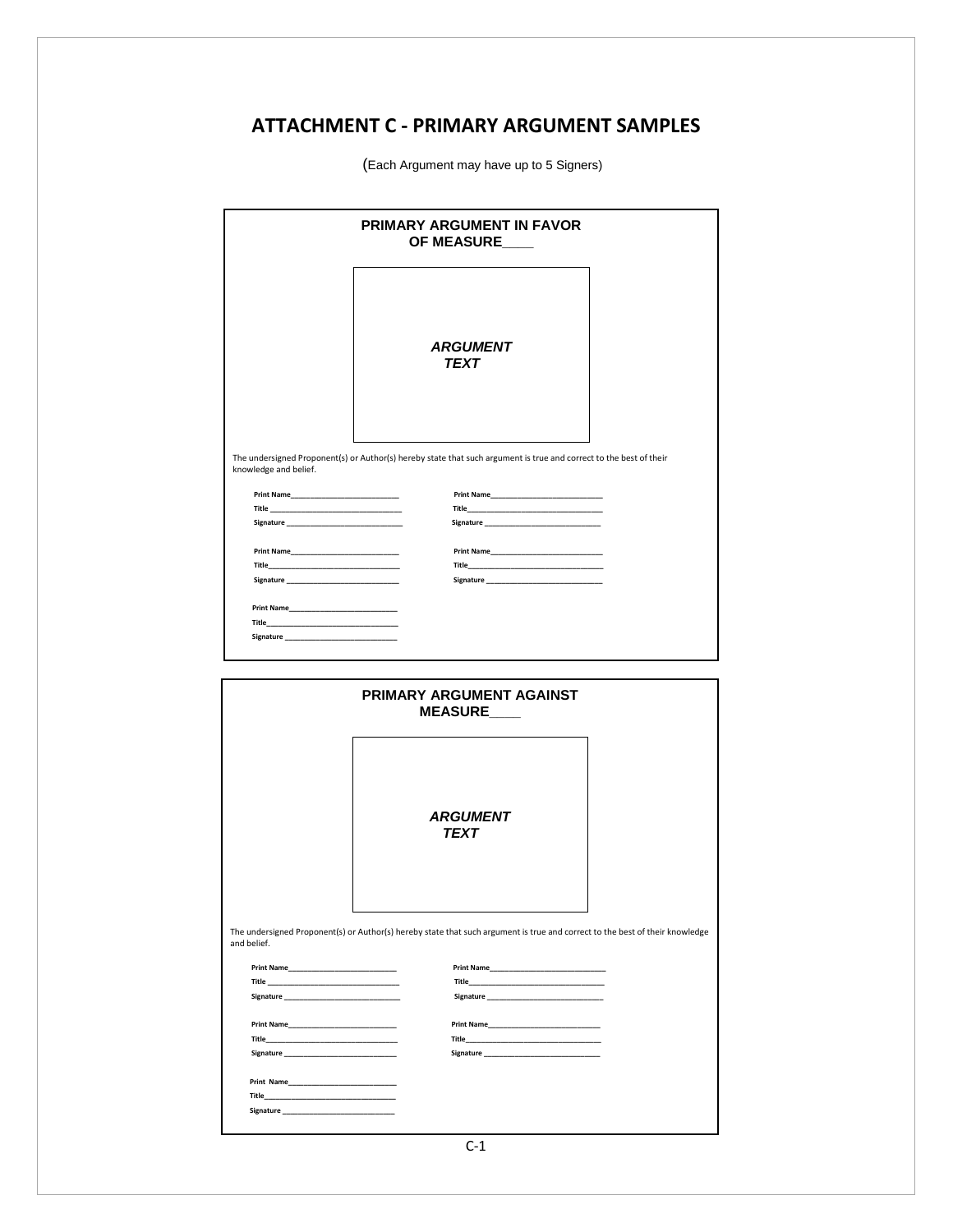### **ATTACHMENT D – SIGNATURE FORMS**

<span id="page-12-0"></span>**CITY OF EL CERRITO CITY CLERK (510) 215-4305,** [cmorse@ci.el-cerrito.ca.us](mailto:cmorse@ci.el-cerrito.ca.us)

## **NOVEMBER 8, 2016 GENERAL MUNICIPAL ELECTION**

**DECLARATION OF FILER OF ARGUMENTS OR REBUTTALS**

**All arguments and rebuttal arguments concerning measures filed pursuant to Division 9 of the Elections Code shall be accompanied by the following declaration signed by the filer.**

**I am the filer of the:**

**\_\_\_\_\_\_\_ Argument in Favor \_\_\_\_\_\_ Rebuttal to Argument in Favor**

**\_\_\_\_\_\_\_ Argument Against \_\_\_\_\_\_ Rebuttal to Argument Against**

**Ballot Measure \_\_\_\_\_\_\_\_\_\_\_\_\_\_\_** *(insert letter or title)*

**I, \_\_\_\_\_\_\_\_\_\_\_\_\_\_\_\_\_\_\_\_\_\_\_\_ am the designated filer of the above titled argument. Please notify me of any questions pertaining to this filing. Below is my contact information:**

| <b>Address:</b> |  |  |
|-----------------|--|--|
|                 |  |  |

**Phone: \_\_\_\_\_\_\_\_\_\_\_\_\_\_\_\_\_ Email: \_\_\_\_\_\_\_\_\_\_\_\_\_\_\_\_\_\_\_**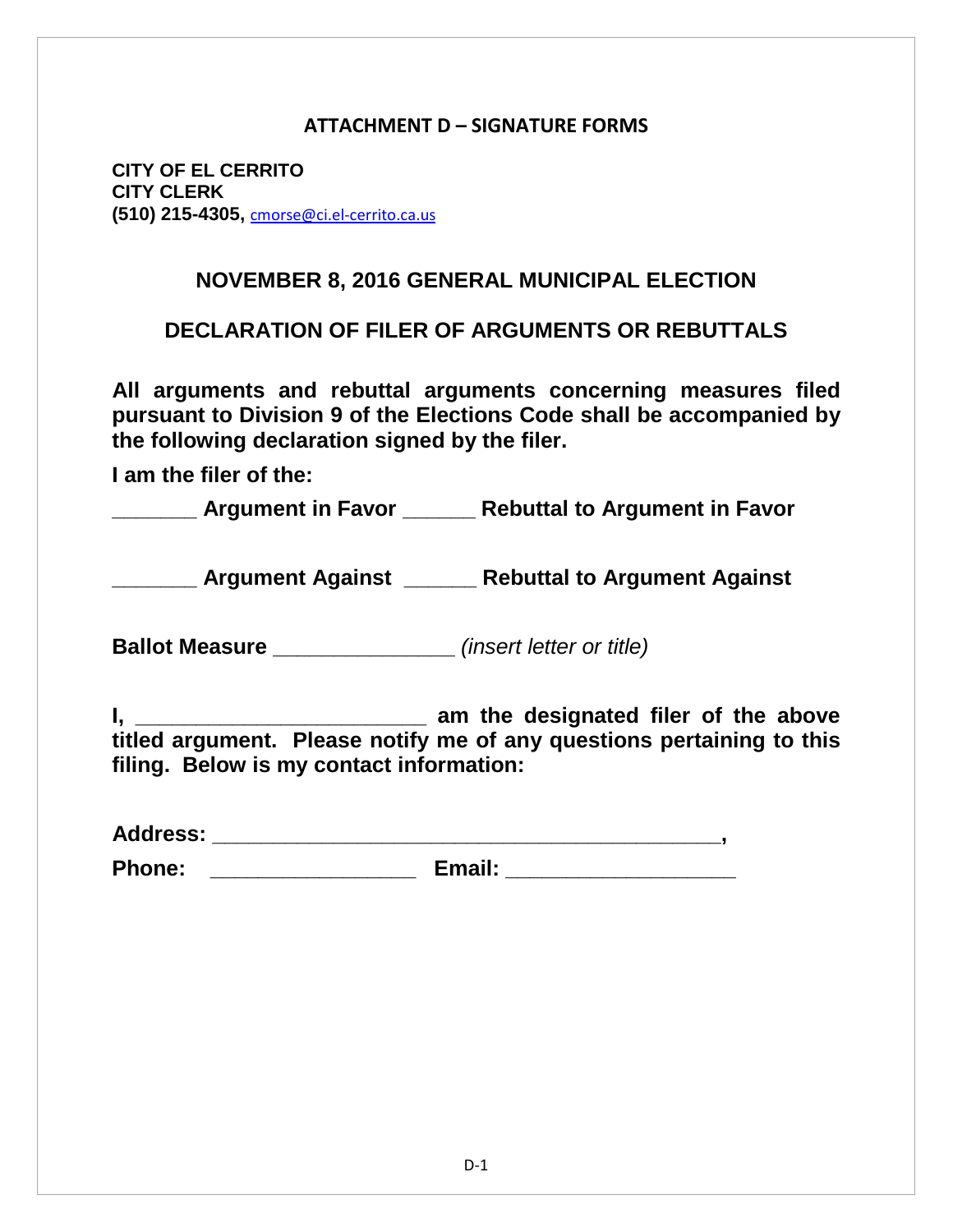## **SIGNATURE FORM FOR**

# **STATEMENT TO BE FILED BY PROPONENTS OR AUTHORS OF**  ♦**PRIMARY ARGUMENTS**♦

**Election Code 9600:** "All arguments concerning measures filed pursuant to this division shall be accompanied by the following form statement, to be signed by each proponent and by each author, if different, of the argument:"

*The undersigned proponent or author of the ballot argument*  $\Box$  *in favor of or*  $□$  *<u>against</u> ballot measure \_\_\_\_\_\_\_\_\_\_\_\_\_\_<sup>[1](#page-13-0)</sup> at the General Municipal Election for the City of El Cerrito to be held on November 8, 2016*, *hereby states that such argument is true and correct to the best of his/her knowledge and belief:*

**Signed: \_\_\_\_\_\_\_\_\_\_\_\_\_\_\_\_\_\_\_\_\_ Date: \_\_\_\_\_\_\_\_\_\_\_\_\_\_\_\_\_**

**Printed Name:** 

**(Name will be printed exactly as written on this line)**

**Full Title: \_\_\_\_\_\_\_\_\_\_\_\_\_\_\_\_\_\_\_\_\_\_\_\_ \_\_\_\_\_\_\_\_\_\_\_\_\_\_\_\_\_\_**

 **(Title will be printed exactly as written on this line)**

**Address: \_ \_\_\_\_\_\_\_\_\_\_\_\_\_\_\_\_\_\_\_\_\_\_\_\_\_\_\_\_\_\_\_\_\_**

**Phone Number:**  $\blacksquare$ 

**Email: \_\_\_\_\_\_\_\_\_\_\_\_\_\_\_\_\_\_\_\_\_\_\_\_\_\_\_\_\_\_\_\_\_\_\_\_\_\_\_\_\_\_\_\_\_\_\_\_\_**

- *All Proponents or Authors must print his/her name and sign this form (EC 9600) AND print his/her name and sign the Argument itself (EC 9285). Printed arguments submitted pursuant to Election Code §9285 shall be titled either "Argument in Favor of Measure \_\_\_\_\_\_\_\_ or "Argument Against Measure \_\_\_\_\_."*
- *For any signor on a city ballot measure, a consent form is required for the use of any organization name in the signor's title(s). The organization must consent to the use of its name for all signors. If using more than one organization name in the full title(s), a separate consent form is required for each organization.*

<span id="page-13-0"></span> $1$  Insert subject or measure letter.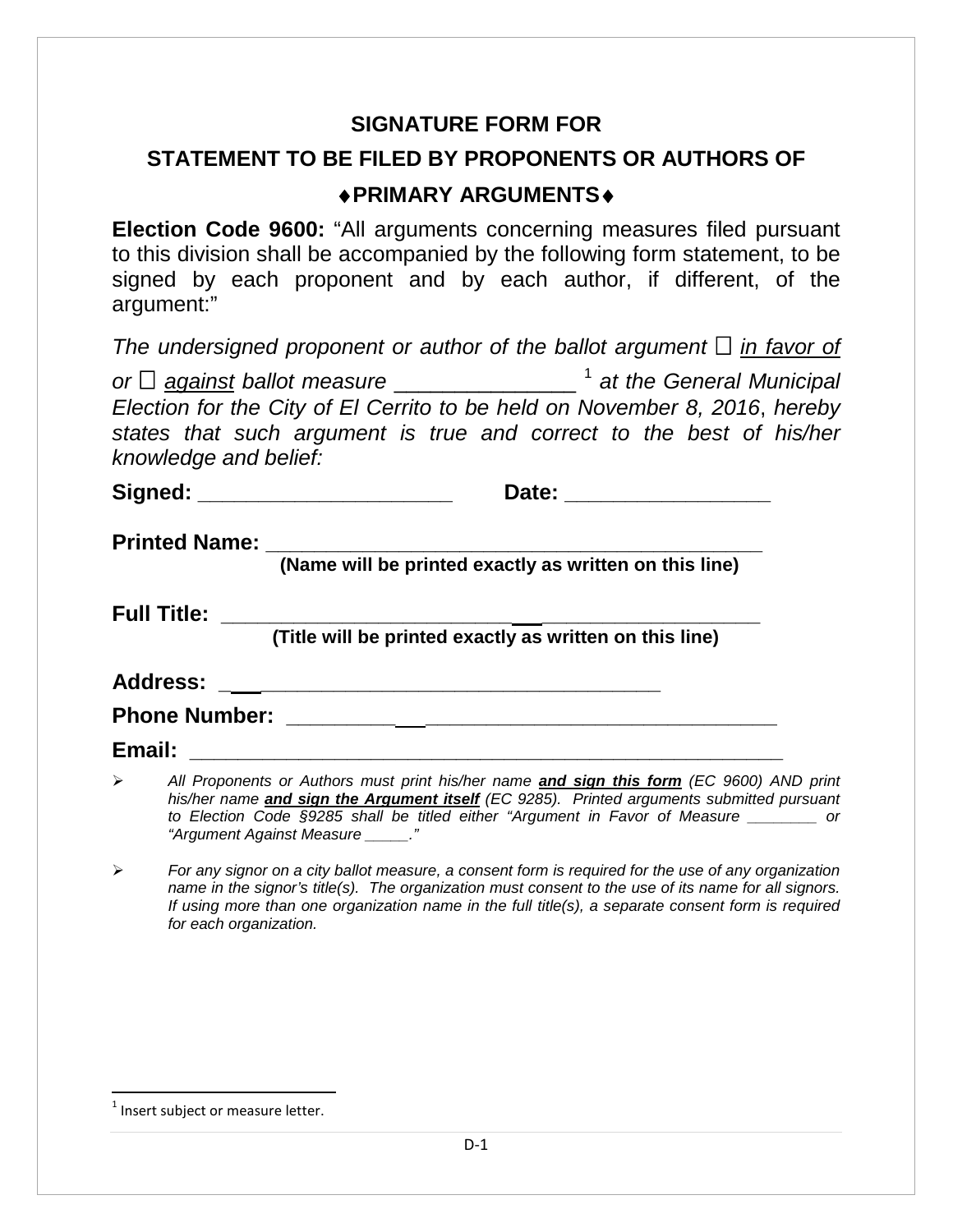## **SIGNATURE FORM FOR**

# **STATEMENT TO BE FILED BY PROPONENTS OR AUTHORS OF**  ♦**REBUTTAL ARGUMENTS**♦

**Election Code 9600:** "All arguments concerning measures filed pursuant to this division shall be accompanied by the following form statement, to be signed by each proponent and by each author, if different, of the argument:"

| The undersigned proponent or author of the REBUTTAL $\Box$ in favor of OR                              |                                       |
|--------------------------------------------------------------------------------------------------------|---------------------------------------|
| $\Box$ against ballot measure                                                                          | <sup>2</sup> at the General Municipal |
| $F_{\text{location}}$ for the City of $F_{\text{in}}$ Corrito to be hold on Nevember $9.2016$ berefore |                                       |

*Election for the City of El Cerrito to be held on November 8, 2016*, *hereby states that such argument is true and correct to the best of his/her knowledge and belief:*

**Signed: \_\_\_\_\_\_\_\_\_\_\_\_\_\_\_\_\_\_\_\_\_ Date: \_\_\_\_\_\_\_\_\_\_\_\_\_\_\_\_\_**

**Printed Name:** 

**(Name will be printed exactly as written on this line)**

**Full Title: \_\_\_\_\_\_\_\_\_\_\_\_\_\_\_\_\_\_\_\_\_\_\_\_ \_\_\_\_\_\_\_\_\_\_\_\_\_\_\_\_\_\_**

 **(Title will be printed exactly as written on this line)**

**Address: \_ \_\_\_\_\_\_\_\_\_\_\_\_\_\_\_\_\_\_\_\_\_\_\_\_\_\_\_\_\_\_\_\_\_**

**Phone Number:** 

- *All Proponents or Authors must print his/her name and sign this form (EC 9600) AND print his/her name and sign the Rebuttal itself (EC 9285) Printed rebuttal arguments submitted pursuant to Election Code §9285 shall be titled either "Rebuttal to Argument in Favor of Measure \_\_\_\_\_\_\_\_ or "Rebuttal to Argument Against Measure \_\_\_\_\_."*
- *For any signor on a city ballot measure, a consent form is required for the use of any organization name in the signor's title(s). The organization must consent to the use of its name for all signors. If using more than one organization name in the full title(s), a separate consent form is required for each organization. Offices held with public agencies (including city boards and commissions do not require a consent form from the jurisdiction.*

<span id="page-14-0"></span><sup>&</sup>lt;sup>2</sup> Insert subject or measure letter.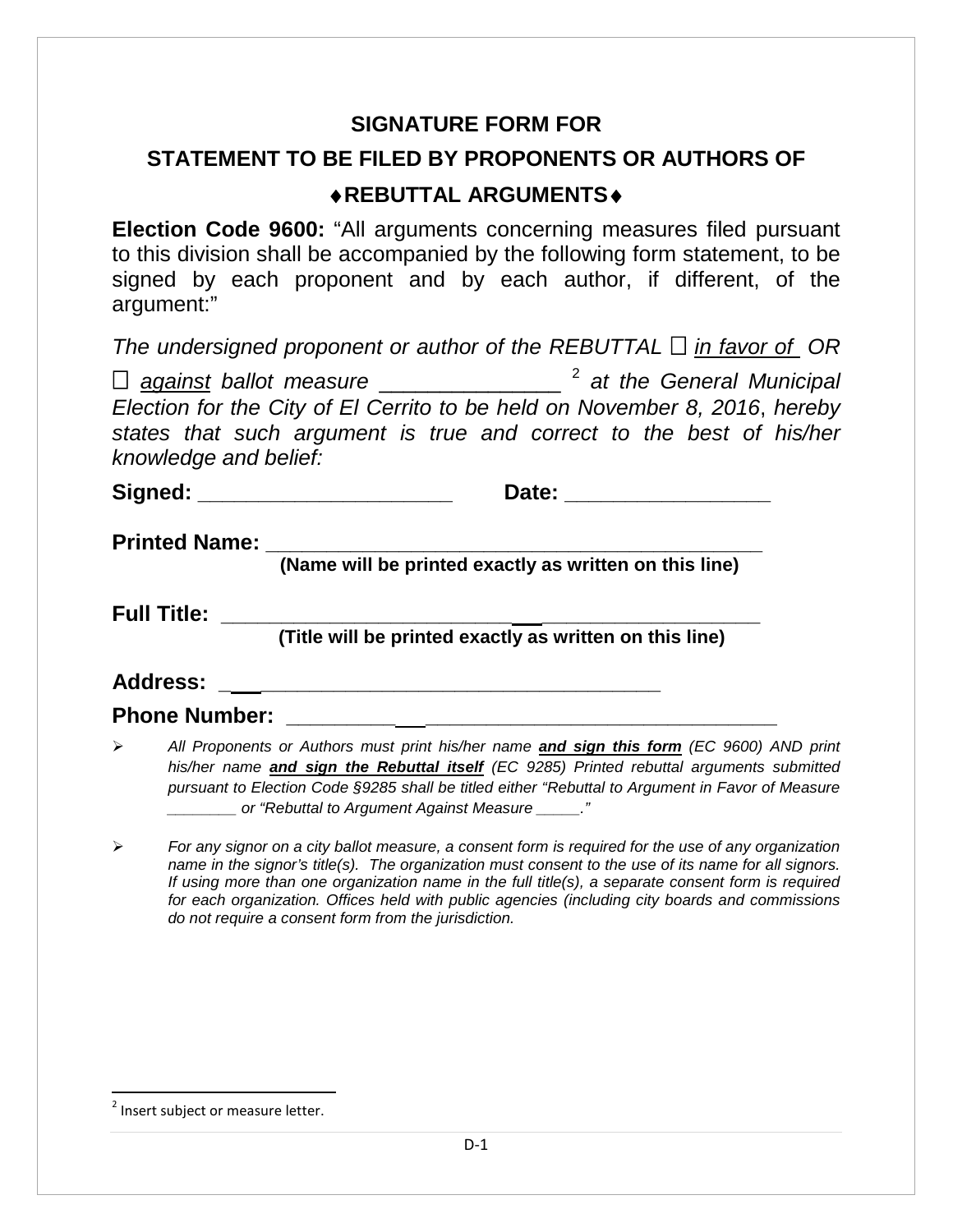# **CONSENT FORM FOR USE OF ORGANIZATION NAME** ♦**PRIMARY ARGUMENT**♦

I hereby consent that my organization's name may be referred to as an endorser either within the text of the primary argument or in the title of the signatory listed below for city ballot measure \_\_\_\_\_\_\_\_\_\_\_\_\_\_\_\_\_ [3](#page-15-0) at the City of El Cerrito General Municipal Election to be held on November 8, 2016.

# **To be completed by Organization Principal: \_\_\_\_\_\_\_\_\_\_\_\_\_\_\_\_\_\_\_\_\_**

Signature of Principal

 **\_\_\_\_\_\_\_\_\_\_\_\_\_\_\_\_\_\_\_\_\_\_** Title

> **\_\_\_\_\_\_\_\_\_\_\_\_\_\_\_\_\_\_\_\_\_\_** Organization Name

> **\_\_\_\_\_\_\_\_\_\_\_\_\_\_\_\_\_\_\_\_\_\_** Date

To be completed by Signatory:

Signature

**\_\_\_\_\_\_\_\_\_\_\_\_\_\_\_\_\_\_\_\_\_\_** Printed Name

<span id="page-15-0"></span><sup>&</sup>lt;sup>3</sup> Insert subject or measure letter.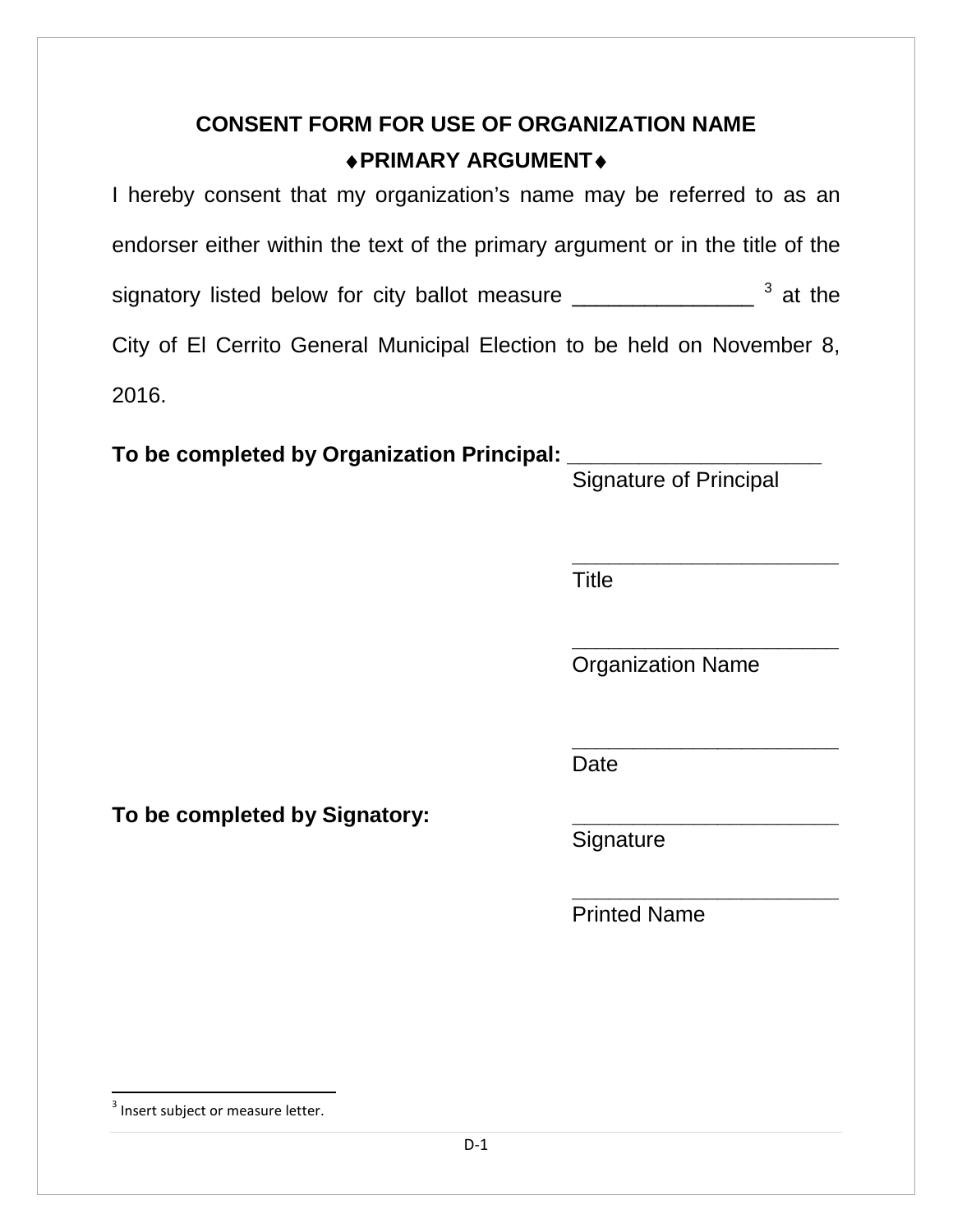# **CONSENT FORM FOR USE OF ORGANIZATION NAME** ♦**REBUTTAL ARGUMENT**♦

I hereby consent that my organization's name may be referred to as an endorser either within the text of the rebuttal argument or in the title of the signatory listed below for city ballot measure \_\_\_\_\_\_\_\_\_\_\_\_\_\_\_ <sup>[4](#page-16-0)</sup> at the City of El Cerrito General Municipal Election to be held on November 8, 2016.

# **To be completed by Organization Principal: \_\_\_\_\_\_\_\_\_\_\_\_\_\_\_\_\_\_\_\_\_**

Signature of Principal

 **\_\_\_\_\_\_\_\_\_\_\_\_\_\_\_\_\_\_\_\_\_\_** Title

> **\_\_\_\_\_\_\_\_\_\_\_\_\_\_\_\_\_\_\_\_\_\_** Organization Name

> **\_\_\_\_\_\_\_\_\_\_\_\_\_\_\_\_\_\_\_\_\_\_** Date

To be completed by Signatory:

Signature

**\_\_\_\_\_\_\_\_\_\_\_\_\_\_\_\_\_\_\_\_\_\_** Printed Name

<span id="page-16-0"></span><sup>&</sup>lt;sup>4</sup> Insert subject or measure letter.